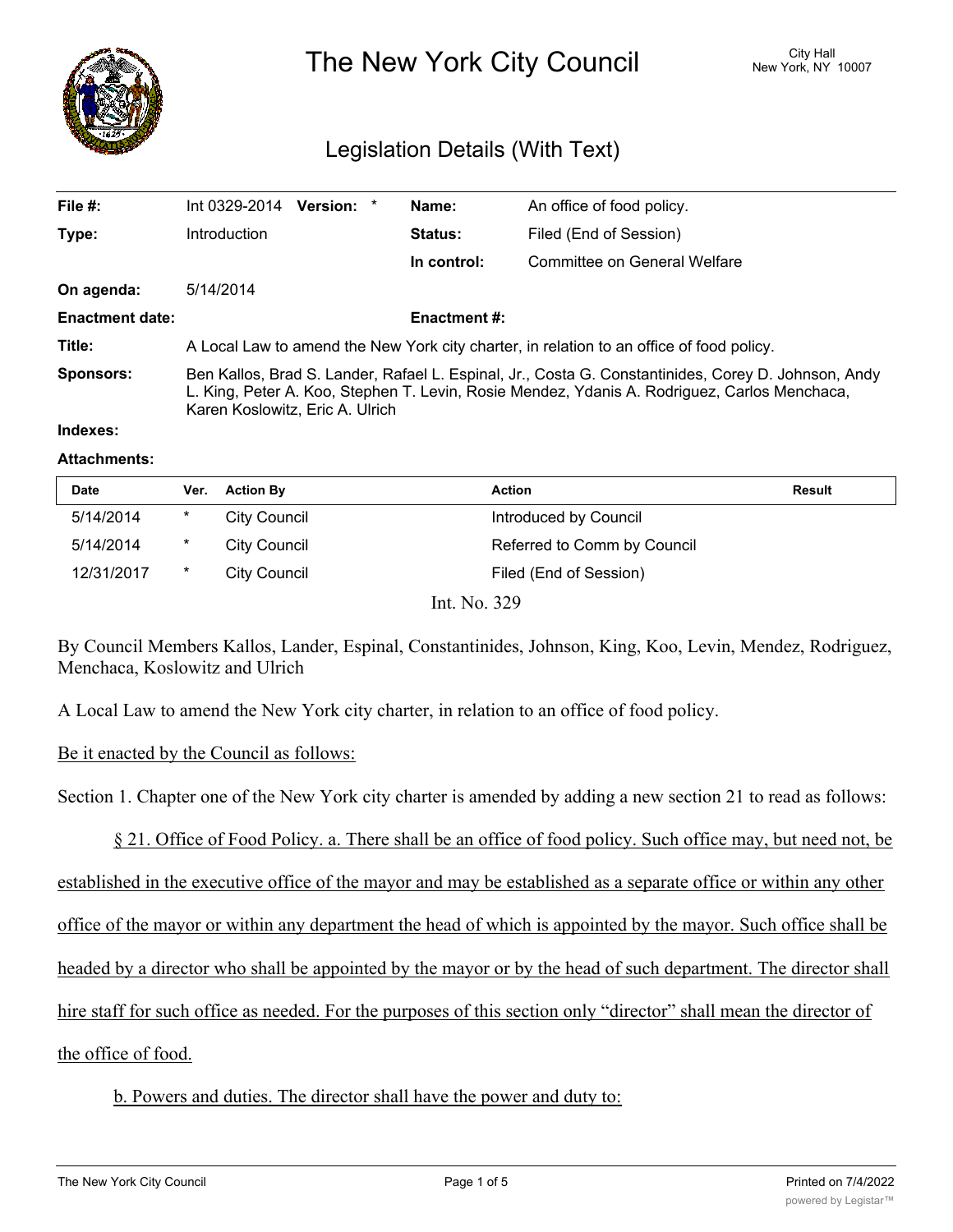#### **File #:** Int 0329-2014, **Version:** \*

1. develop and coordinate initiatives to promote access to healthy food for all residents of the city of New York;

2. increase access to and utilization of food support programs for those who cannot afford to purchase food;

3. coordinate with the office of long term planning and sustainability on the development of the annual food metrics report as established by section 3-120 of the code; and

4. work with the commissioner of health and mental hygiene to update the city agency food standards for all meals or food supplies that are purchased, prepared or served in agency programs or other relevant settings.

c. New York city food analysis. No later than June 1 2015, and annually thereafter, the director shall prepare and submit a report to the mayor and the speaker on the food systems in the city. Such report shall be posted online. Such report shall include, at a minimum:

1. an analysis of the food system in the city, including the identification of areas that need improvement or expansion, and recommendations for city action including timelines for implementation;

2. a discussion of the following issues including, but not limited to: hunger and food insecurity; nutritional well-being and food health; the prevention of food and diet-related illnesses; food waste; energy use, climate and environmental impact; infrastructure related to the production, processing, and distribution of food and food products; food procurement; the regional food shed; and the economic vitality and sustainability of the food industry and related workers.

d. There shall be a food policy council to make recommendations on food policies and to advise the director and mayoral agencies on issues that affect food policies in the city.

1. Such food policy council shall consist of seventeen members as follows:

i. Three members shall be appointed by the mayor, provided that members shall have expertise in one or more of the following areas: architecture and design; community gardening; environmental sustainability and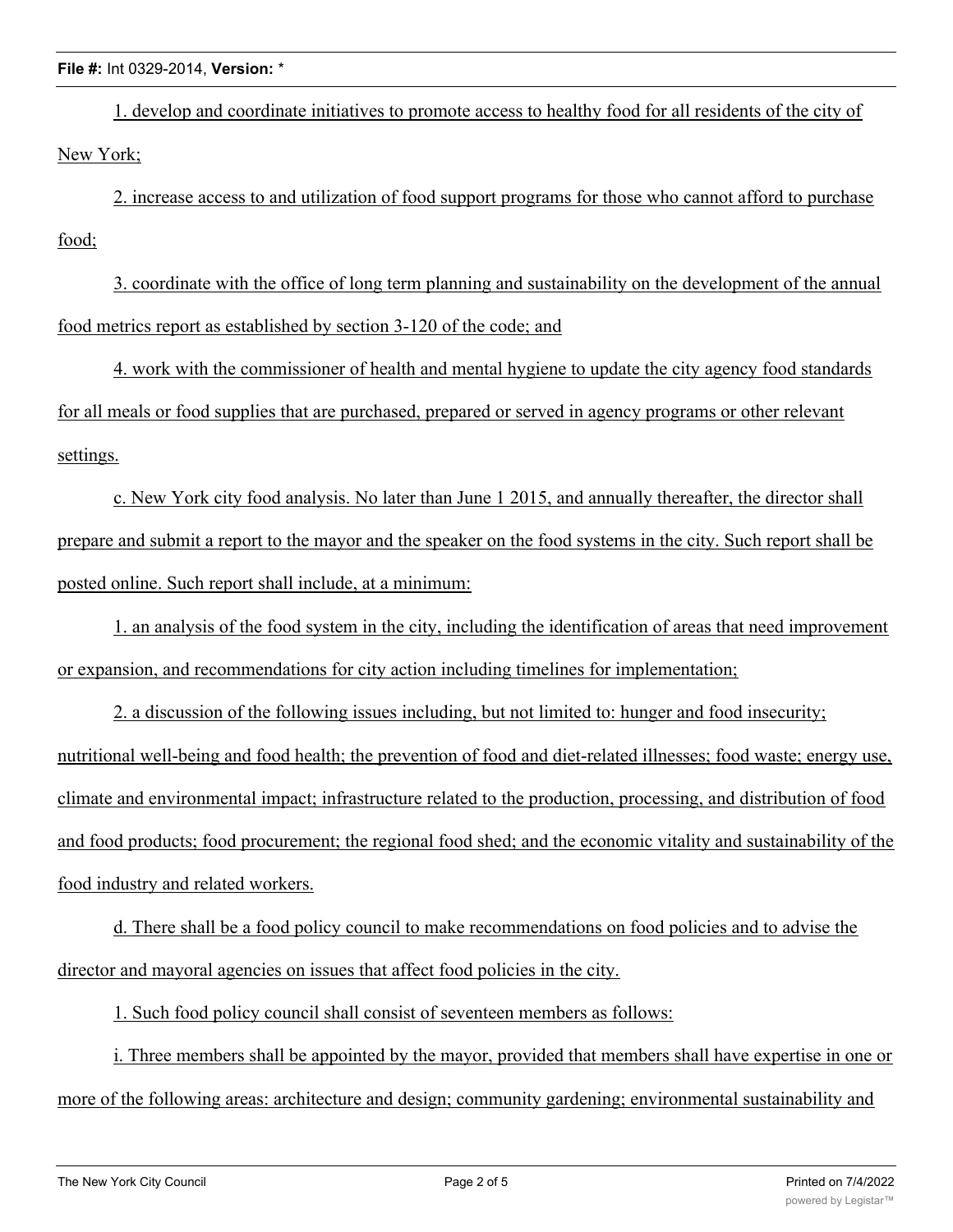natural resource conservation; food retail including farmers' markets, large scale and small scale; food wholesale; land use and planning; regional and urban agriculture; and waste management.

ii. Three members shall be appointed by the speaker, provided that members shall have expertise in one or more of the following areas: academia; consumer advocacy; anti-hunger and food insecurity; economic development; emergency food; the faith community; food and nutrition education; nutrition; philanthropy; public health; and school food.

iii. Each borough president shall appoint one member from each of the five boroughs, provided that the members shall have expertise in one or more of the following areas: finance; food business development; food chain labor including unions and workers' centers; food distribution including food co-ops, community supported agriculture, and large scale distribution; food justice and community organizers; food marketing; food processing and manufacturing; mobile food vending; private institutions including schools, hospitals and colleges; and restaurants.

iv. One member shall be appointed by the public advocate.

v. Upon the completion of all other appointments, the food policy council shall appoint five additional members by a majority vote.

vi. The mayor shall select the chairperson of the food policy council from among its members.

2. Each member shall serve for a term of three years to commence after the final member of the food policy council is appointed. Any vacancies in the membership of the food policy council shall be filled in the same manner as the original appointment. A person filling such vacancy shall serve for the unexpired portion of the term of the succeeded member.

3. No member of the food policy council shall be removed except for cause and upon notice and hearing by the appropriate appointing official or by a majority vote of the food policy council for such members appointed by the food policy council.

4. The food policy council shall meet at least quarterly and hold at least one public hearing at the citywide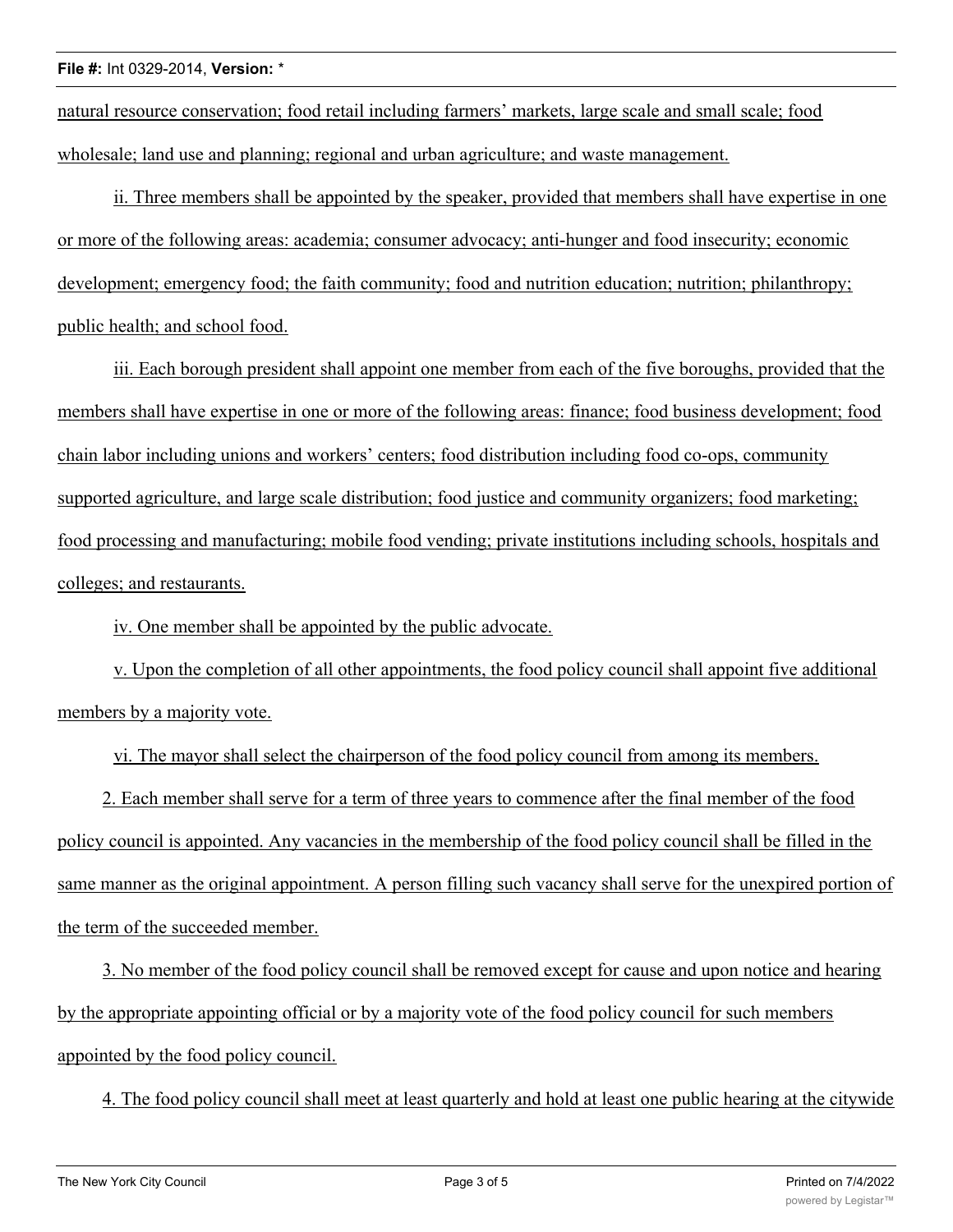#### **File #:** Int 0329-2014, **Version:** \*

level and one public hearing in each borough annually. Meeting dates, times, and agendas for such hearings shall be posted online prior to such hearings. The food policy council shall convene information sessions that are open to the public as needed.

5. Membership on food policy council shall not constitute the holding of a public office, and members of such food policy council shall not be required to take and file oaths of office before serving. All members shall serve without compensation.

6. The food policy council shall:

i. in conjunction with the director, assist in the creation, development and continued evaluation of the New York city food analysis pursuant to subdivision c of this section;

ii. produce an annual state of food addendum to the New York city food analysis pursuant to subdivision c of this section;

iii. suggest revisions to the annual food metrics report as established by section 3-120 of the code;

iv. advise on food-related federal, state, and local legislation, regulations, budget proposals, spending

plans, program operations, and other governmental activities;

v. conduct policy research and guide the production and provision of food-related data;

vi. make recommendations on food related pilot programs;

vii. designate at least one member to attend the meetings of the interagency food policy pursuant to subdivision e of this section; and

viii. convene issue-focused working groups as needed.

e. The director shall convene an interagency food policy task force, which shall have representation including, but not limited to, the department of health and mental hygiene, the department of education, the human resources administration, the speaker and/or one or more designees of the speaker and any other agencies that the director may designate. Such interagency task force shall meet and provide recommendations to the director as necessary.